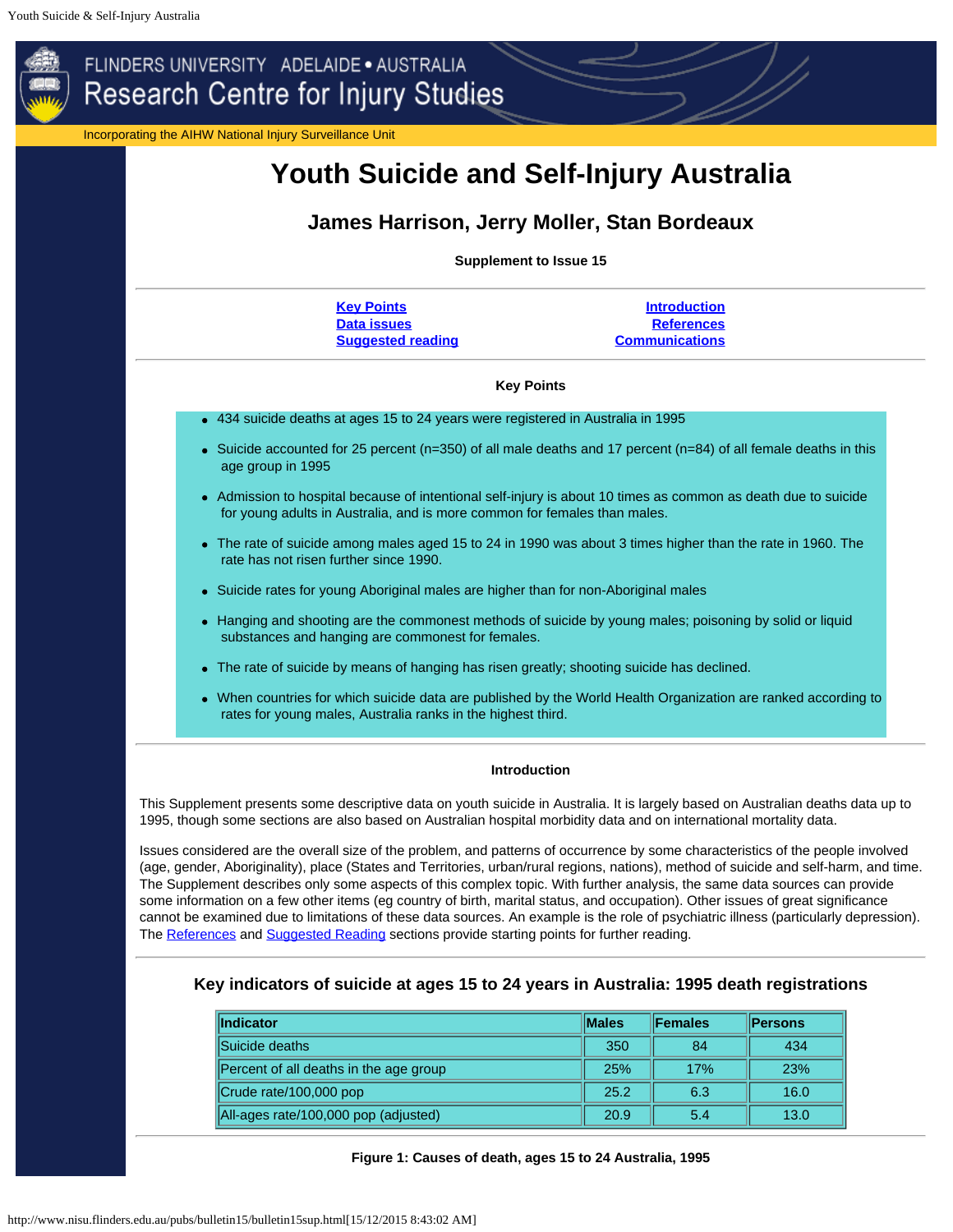- $\bullet$  In 1995, 25 percent of all male deaths in Australia at ages 15 to 24 years were due to suicide. For females, the equivalent proportion was 17 percent. The number of suicide
- deaths registered in this age group was 434. 350 (81 percent) of these
- suicide deaths were males, and 84 (19 percent) were females.
- Only Motor Vehicle Accident deaths were more numerous than suicide (male: n=448, female: n=146).



**Figure 2: Hospital separation rates (1992/3, Australia except NT) and death rates (1993, Australia) due to suicide and self-injury at ages 15 to 24**

- Admission to a hospital because of intentional self-injury is about ten times more common than death due to suicide at ages 15 to 24 years.
- The ratio of admissions to deaths is higher for females (34 to 1) than males (5 to 1).
- per 100,000 population The rate of suicide deaths is higher for young males than young females (5.6 times higher in the year charted) while the rate of admissions for self-injury is higher for females (1.5 times higher in the charted year). This reflects the more frequent use of lethal methods by males (see [Figure](#page-5-0) 13).

Cases

250 200 **Deaths** □ Hospital in-patients 150 100 50 0 Males Females

## **Figure 3: Suicide rates at 15-24 years, Australia: 1921-95**

- The rate of registered suicide in Australia among males aged 15 to 24 years trebled from 1960 to 1990.
- No further increase has been recorded since about 1990.
- There has been no parallel recent rise in the rate of suicide among young females. (However, the rate for females approximately doubled during the early 1960s).

http://www.nisu.flinders.edu.au/pubs/bulletin15/bulletin15sup.html[15/12/2015 8:43:02 AM]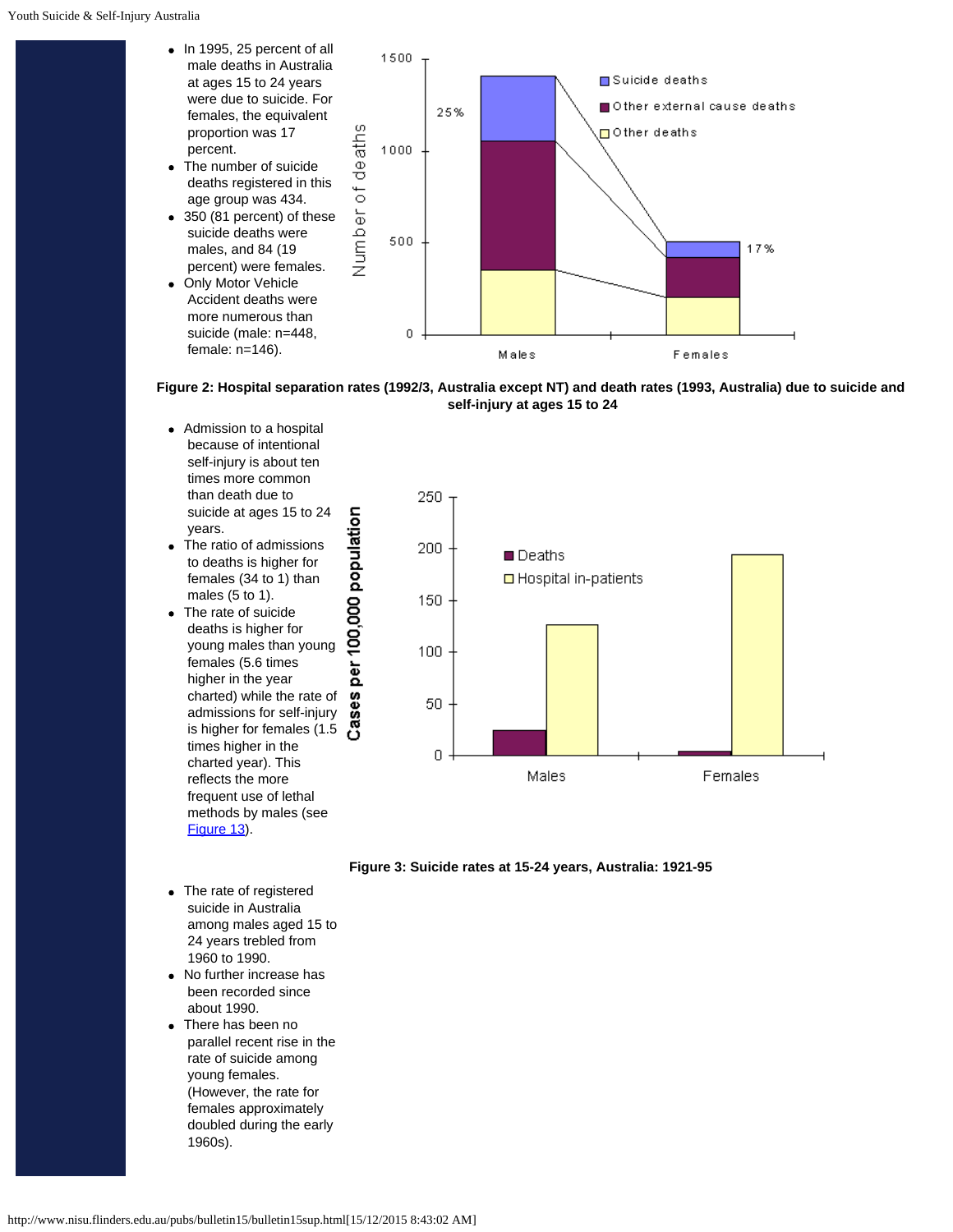

**Figure 4: Suicide rates at ages 15 to 24 years and all ages, Australia: 1921-1995**

Suicide rates for males aged 15 to 24 years were much lower than all-ages rates for most of the twentieth century (Figure 4). In recent years, rates for the young age group have been higher than the allages rate.

Note: Burvill (1980) discussed the drop in male rates during WW2 in relation to explanations advanced for wartime reductions in suicide elsewhere.

 a data artefact [see [Data Issues](#page-10-0)]

- Rates for young females  $\bullet$  were similar to all-ages rates in the earliest and latest parts of the period charted.
- From the 1940s to the 1970s, rates for young women were lower than all-ages rates. In the first half of this period, rates for the young group were low; in the second half, all-ages rates were high, during the epidemic of suicide by means of sedatives.  $\left(\frac{2}{3}\right)$  $\left(\frac{2}{3}\right)$  $\left(\frac{2}{3}\right)$

Note: the all-ages rates have been standardised by the direct method. The Australian population in 1991 is the standard.



**Figure 5: Suicide and Motor Vehicle death rates at ages 15 to 24 Australia, 1924-1995: males**

• For most of the twentieth century, road deaths have been much more common than suicides among young males in Australia.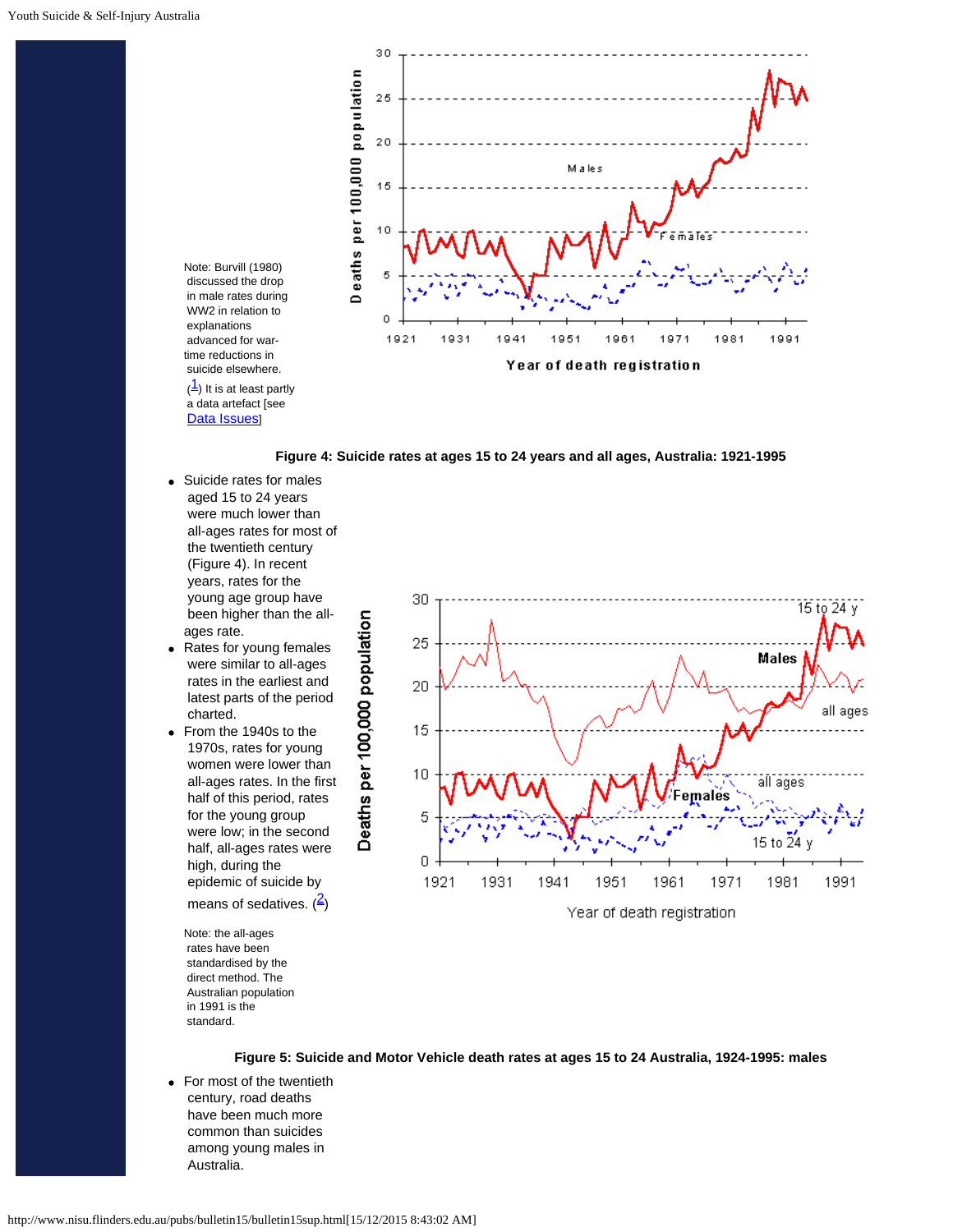.



**Figure 6: Suicide and Motor Vehicle death rates at ages 15 to 24 Australia, 1924-1995: females**





80 population • Earlier this century, male 70 suicide rates in Australia generally rose with age. 60 In recent years, rates 1930 50 have been similar eo. throughout adult ages,  $40$  though highest at its per 100, 990 extremes. 30 The drop in rates in middle age and older  $20$  mainly occurred several eaths decades ago. The rise in  $10$  rates for young men has mainly occurred in  $\Omega$  $\boldsymbol{0}$  recent decades.  $\frac{9}{5}$  $0 - 14$ 15-19 25-29 35-39 45-49 65-69  $20 - 24$ 30-34 40-44 50-54 55-59 60-64 75-79 80-84 좀  $70 - 74$ \$ Age group (years)

**Figure 8: Suicide rates by age group in Australia 1930, 1960, 1990: females**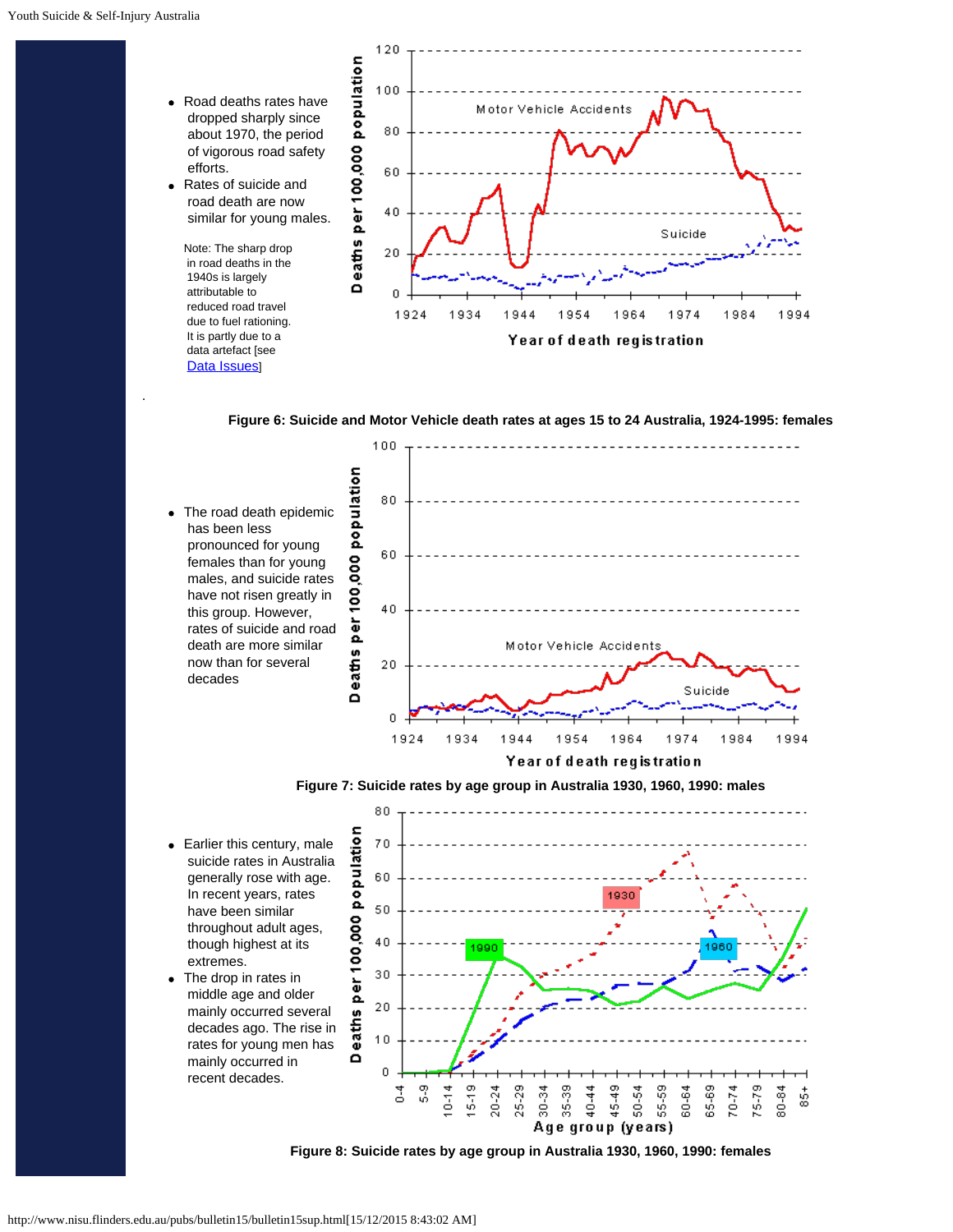The main change in the  $\bullet$  age-pattern of female suicide in Australia has been the increased rate of suicide in middle age in the middle part of the century, due to suicide by sedative poisoning.  $(2)$  $(2)$  $(2)$ 



# **Figure 9: Suicide rates by age group and sex, Australia 1995**



Note: Error bars indicate 95% confidence intervals for rates.





**Figure 11: Hospital separation rates due to self-injury by age-group Australia (excluding NT), 1992/93**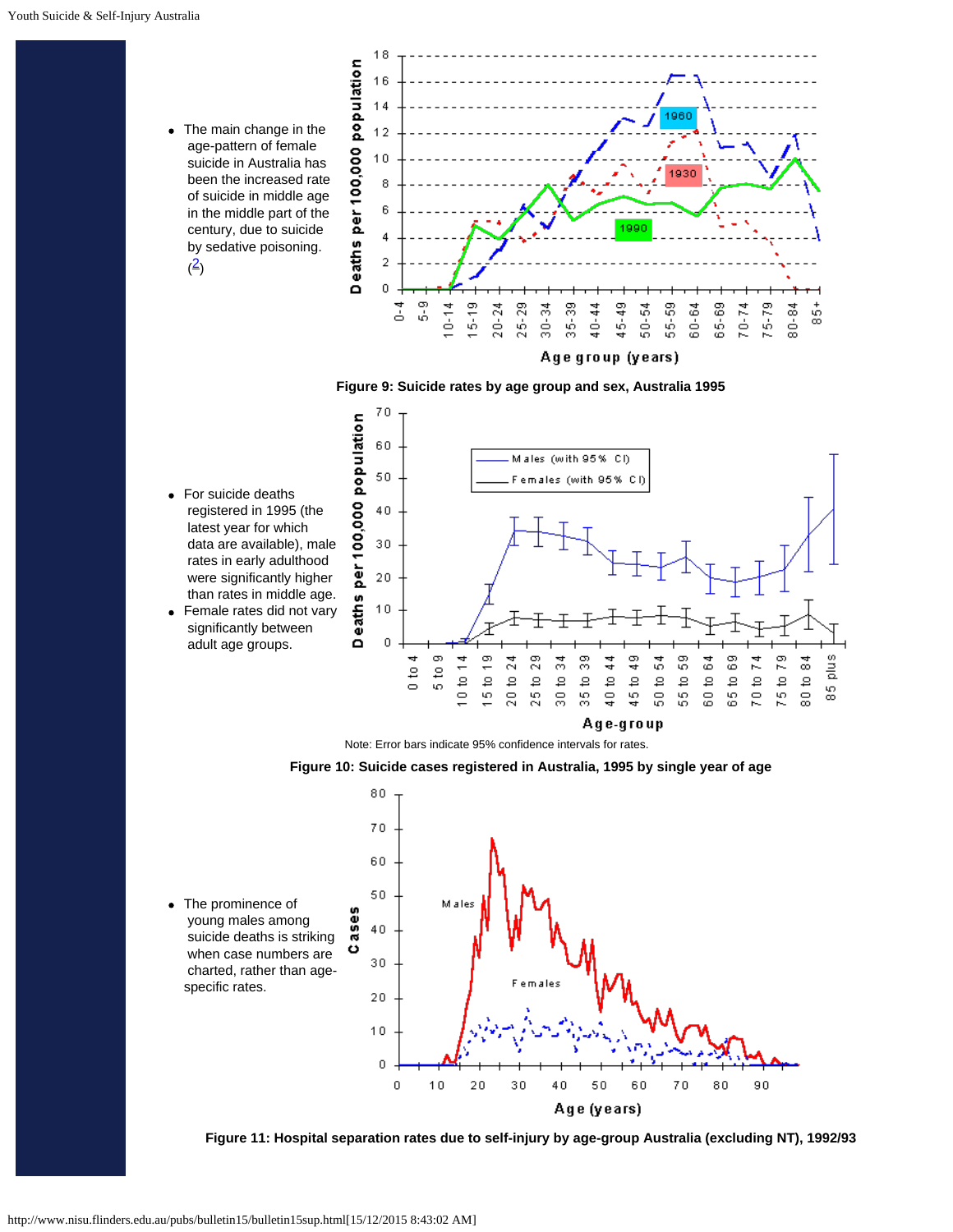

**Figure 12: Suicide rates, Aboriginal and non-Aboriginal males, South Australia, Western Australia & Northern Territory, 1993-1995**

- Suicide rates for young Aboriginal males are higher than for other young males, and suicide is more sharply concentrated in early adult years for Aboriginal than for non-Aboriginal Australians.
- This is particularly so for the three jurisdictions shown, where it may reflect the relatively high proportion of Aboriginal persons residing in remote-areas.

#### Notes:

1 Error bars indicate 95% confidence intervals for rates

2 The chart shows annual average rates over 3 years due to the small annual numbers of Aboriginal cases. 3 Identification of Aboriginal deaths is likely to be relatively good for the three jurisdictions shown. [see [Data](#page-10-0) **Issues** 



<span id="page-5-0"></span>**Figure 13: Hospital separations (1992/3, Australia except NT) and deaths (1993, Australia) due to suicide and self-injury, ages 15 to 24: proportions by method**

- Methods used differ greatly between suicide deaths and cases hospitalised for selfharm. Hanging, shooting and poisoning with vehicle exhaust are common among deaths. Poisoning by solid and liquid substances (mainly drugs) accounts for four-fifths of hospitalised cases.
- Smaller differences in methods are seen between males and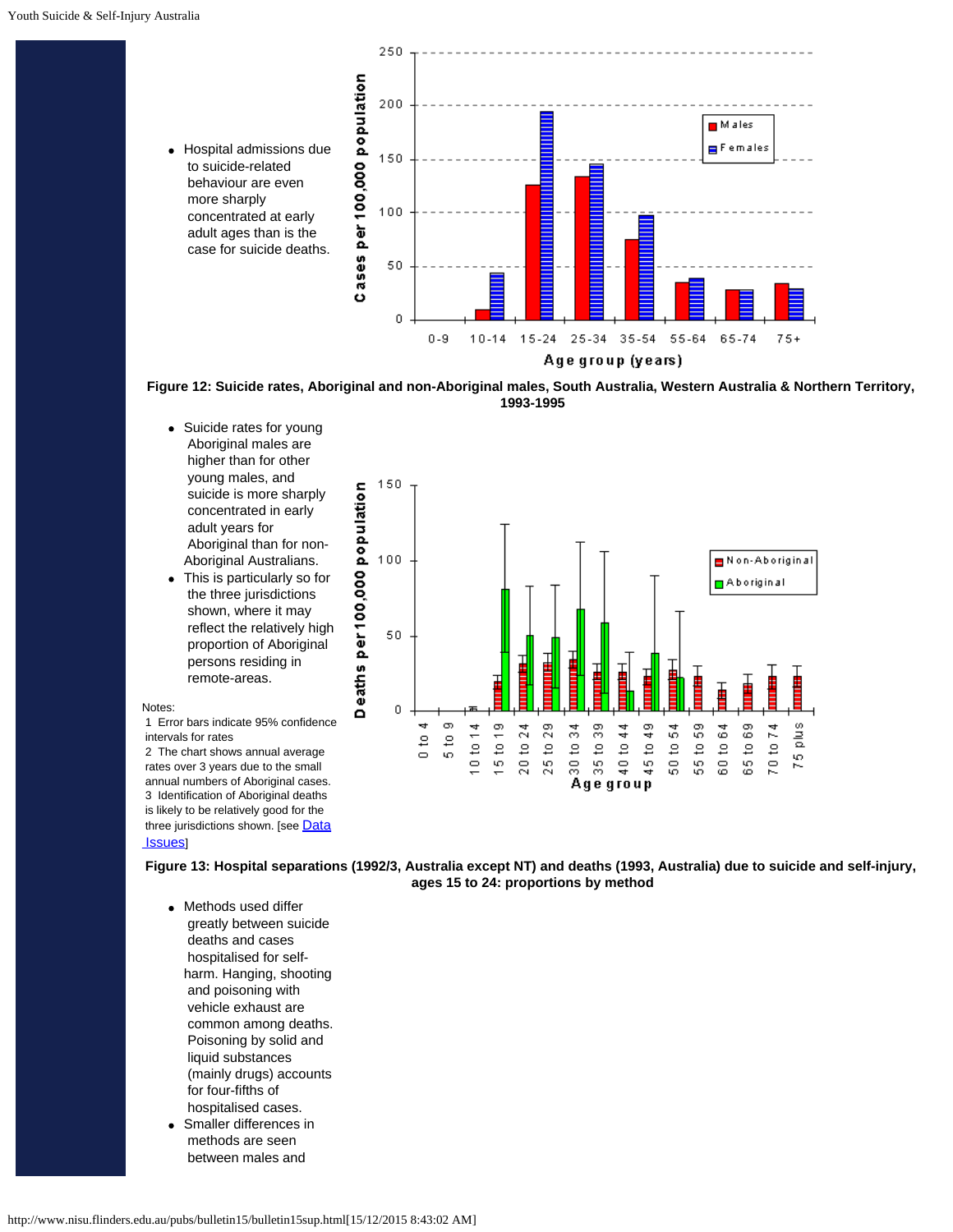



- The prominence of methods used by young males for suicide has changed substantially in recent decades.
- The rate of suicide by hanging has increased five-fold since 1979.
- The rate of suicide by shooting has dropped by about 50 percent, mostly in the latter part of the period.
- The "other and  $\bullet$  unspecified" group is tending to rise. This is due to increases in cases of jumping before a moving object, and of jumping from a height.



**Figure 15: Suicide rates at ages 15 to 24 years in Australia, 1979-1995 by method: females**

- The decline in the rate of suicide of young females by means of solid and liquid poisons is the tail end of the epidemic of suicide by means of sedatives, which peaked in the 1960s. (Available data for Australia cannot show whether the change was in the rate of self-poisoning episodes, or the proportion with a fatal result.)
- As for young males, the rate of suicide by means of hanging has increased.
- The rate for the "other and unspecified" group has fluctuated widely. It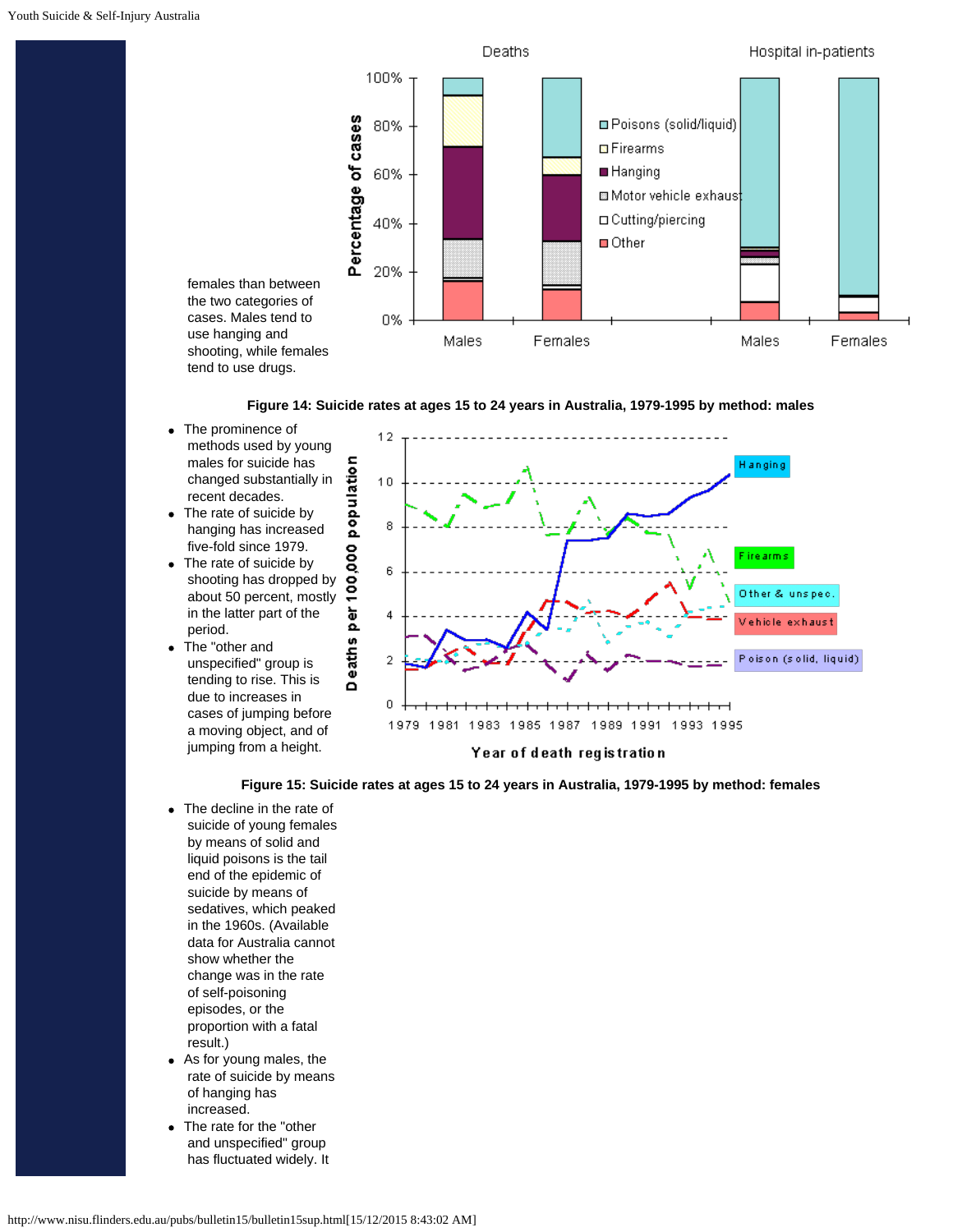

**Figure 16: Rates of suicide at ages 15 to 24 years, States, Territories and Australia 1995: persons**



Error bars indicate 95% confidence intervals for rates.



<span id="page-7-0"></span>Suicide rates are higher for young males who normally reside in nonurban areas than for urban residents. The rates are high both in the "Rural other" areas and in the "Remote other" areas.

are prominent.

This pattern is more pronounced for young men than for men of all ages.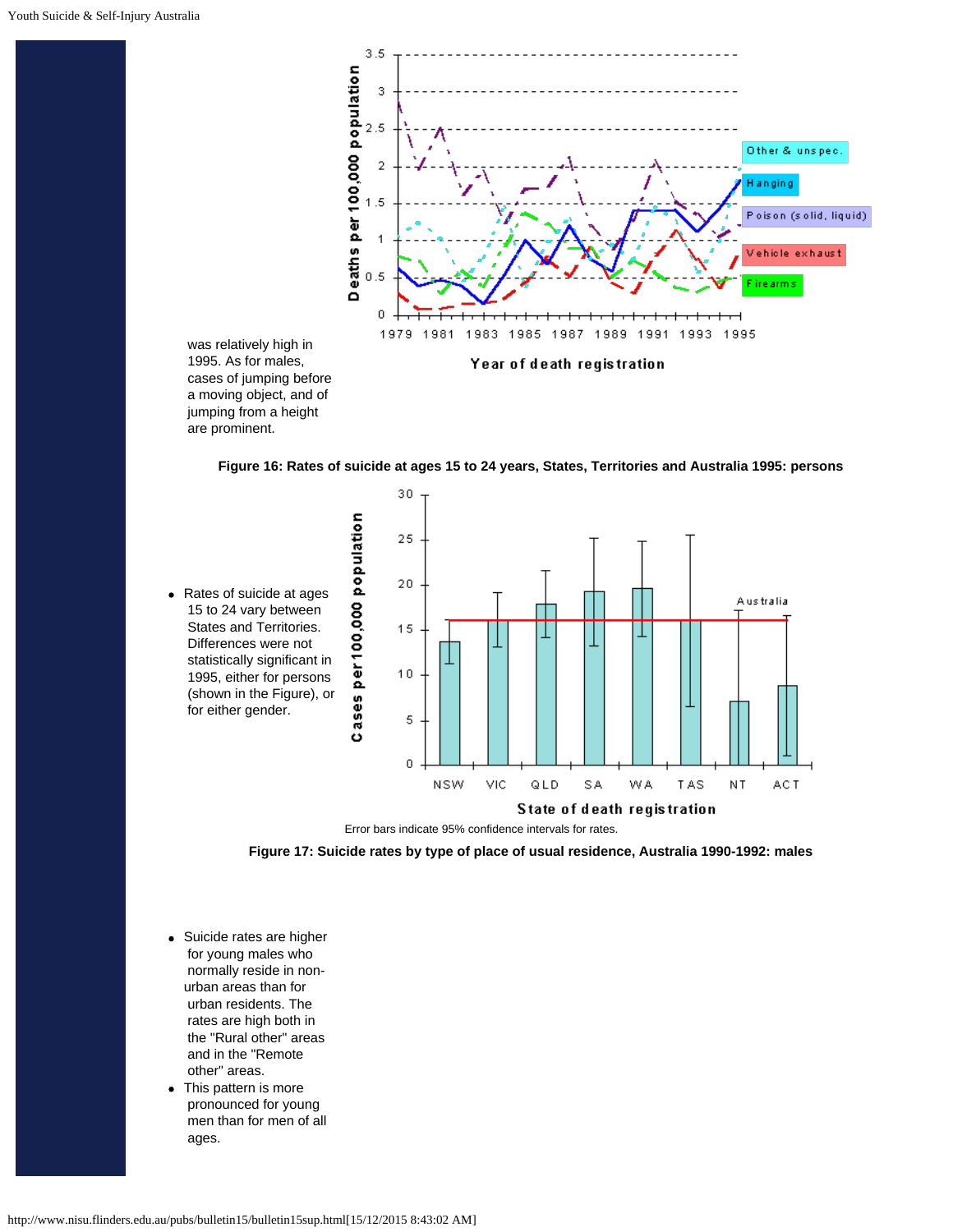

Place of usual residence

Error bars indicate 95% confidence intervals for rates.

## **Figure 18: Method of suicide by place of usual residence, Australia 1990 to 1992: males, 15-24 years**

- <span id="page-8-0"></span>Means of suicide also differed according to the place of usual residence for young males. The largest difference was in the proportion of suicides by means of firearms, which was highest among males usually residing in "Rural other" and "Remote other" areas.
- Although shooting accounted for a large proportion of young male suicides in nonurban areas, the number of firearm suicides in these areas during the three years charted (n=120) was almost the same as the number in capital cities (n=121).
- The suicide rate for young Australian males in 1994 was similar to that in the same (or closest available) year for several countries including Canada and Norway, lower than in New Zealand and Finland, and higher than in most European countries, Japan and Singapore. ([3\)](#page-11-5)
- The rise in suicide rates for young males has not been restricted to Australia. Rates have risen markedly in recent decades in countries including New Zealand, Canada, USA, and

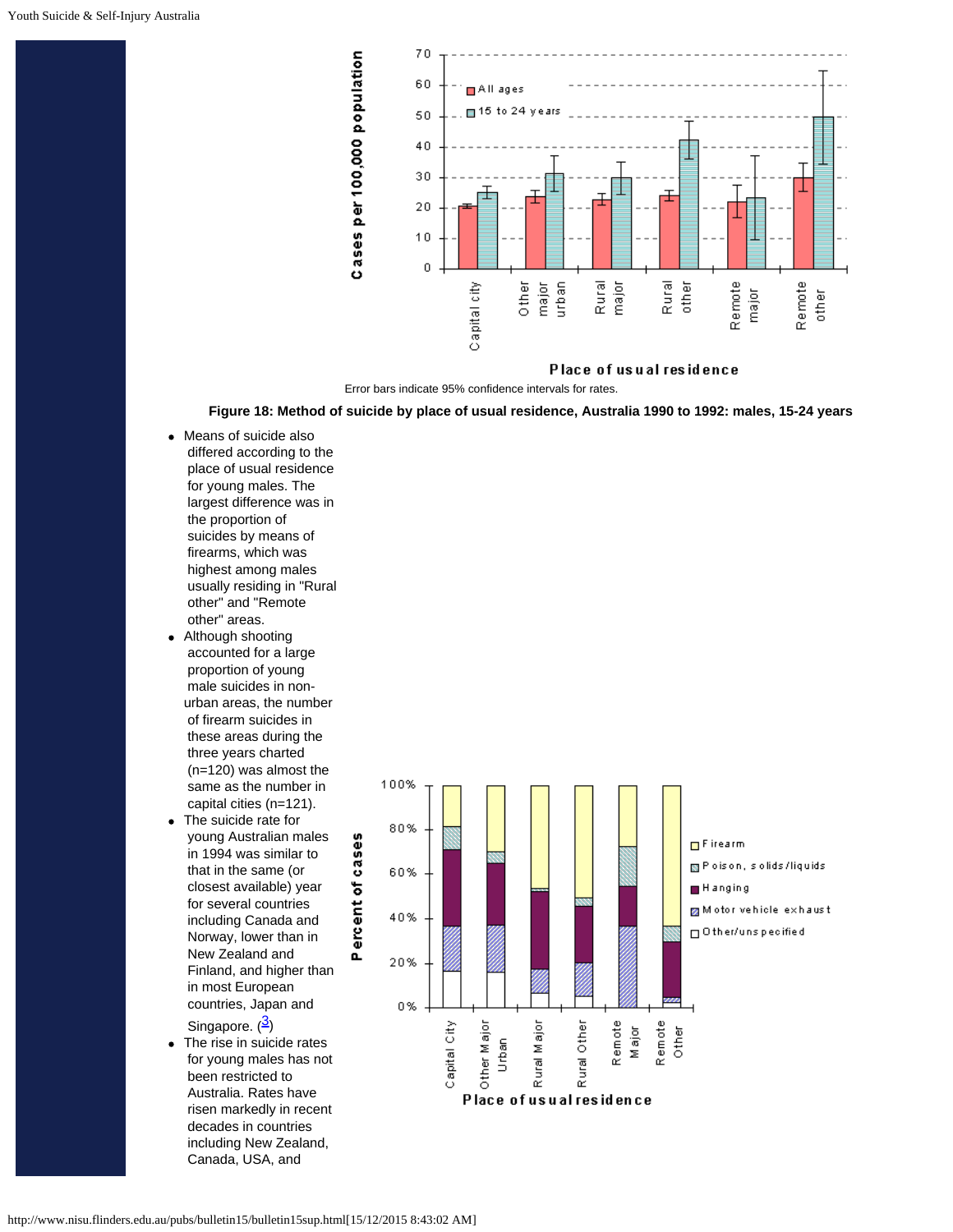certain European

- countries.  $(\frac{4}{5})$  $(\frac{4}{5})$  $(\frac{4}{5})$ Reported suicide rates  $\bullet$  for young females are lower than those for young males in nearly all countries for which data are readily available. China is an exception.
- For the period charted, the rate for Australian females aged 15 to 24 was similar to the rates reported for a wide range of European and other countries.





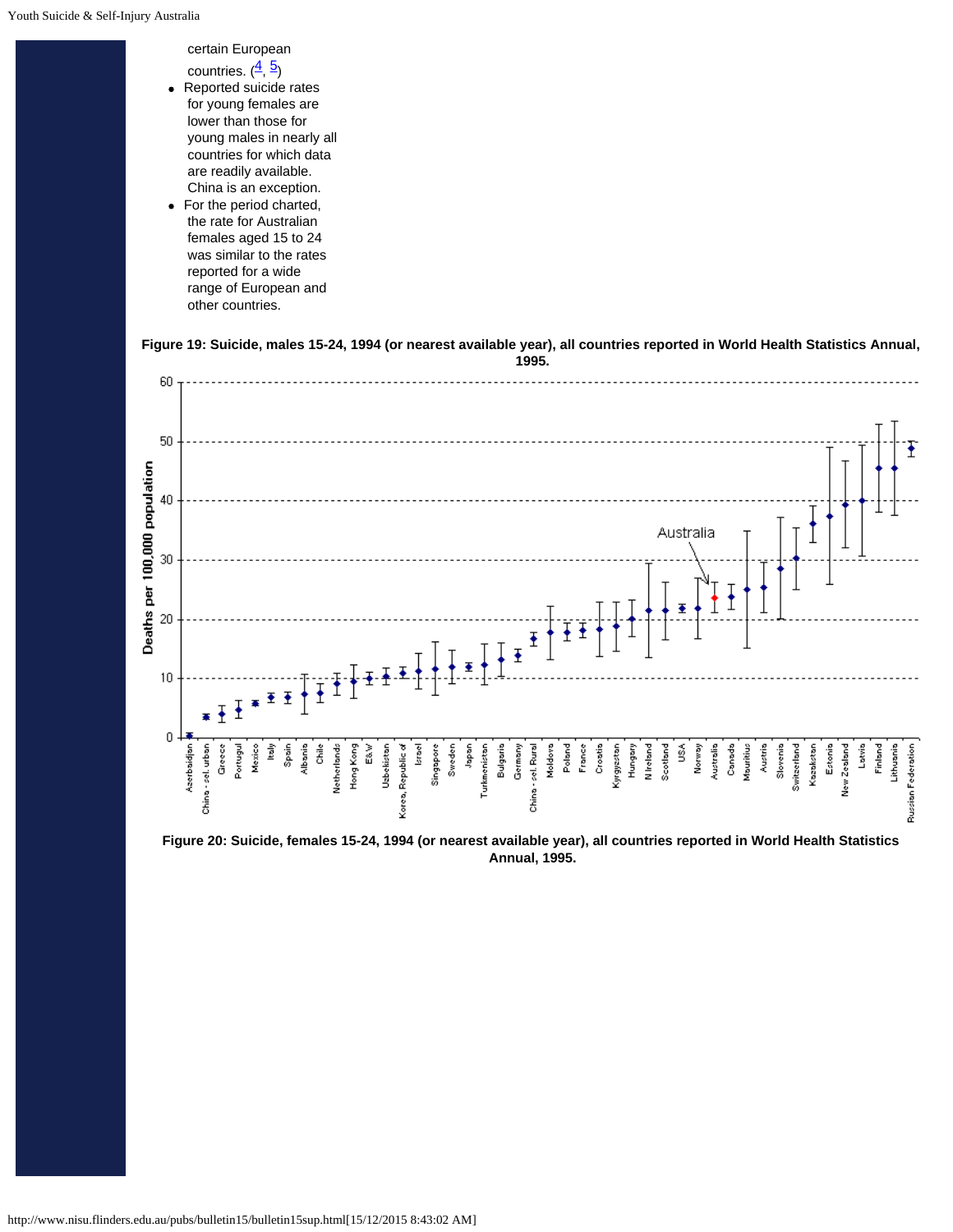

### <span id="page-10-0"></span>**Data issues**

# **1. Data sources**

Australian deaths data and population data were obtained from the Australian Bureau of Statistics (ABS). The deaths data originate with coroners and Registrars of Births, Deaths and Marriages. Unit record hospital case data are from the AIHW National Hospital Morbidity Database, and originate from State and Territory health agencies. (Data were not available for the NT, or for private hospitals in some States.) International suicide deaths data are from the latest edition of the WHO World Health Statistics Annual.  $(3)$  $(3)$ 

# **2. Case definitions and classification**

"Deaths" are those registered in the nominated year and jurisdiction. "Hospital separation" is the end of an episode as a hospital in-patient (eg by discharge, transfer or death).

Cause of death is classified by the ABS according to the International Classification of Diseases (ICD). The 9th revision (ICD9) has been used for death registrations beginning in 1979  $(6)$  $(6)$  $(6)$ . A Clinical Modification of this classification, ICD9CM, was used for the hospital cases in this report  $(\frac{7}{2})$ . (Relevant categories are the same in both.)

The ICD9 "External Cause" code equivalents of groups presented in this Bulletin are:

"Suicide" and "self-injury": E950-E959 Suicide by poisoning (solid or liquid substance): E950 Suicide by firearm: E955.0 to E955.4 Suicide by hanging: E953.0 Suicide by motor vehicle exhaust: E952.0 Suicide by cutting or piercing: E956 Motor vehicle accident: E810 to E825

Closest equivalent categories were used for deaths data coded according to earlier editions of the ICD.

ICD9 provides a category for deaths which were investigated (eg by a coroner) without determination of whether they were due to accident, suicide or homicide. This category (E980 to E989) is sometimes reported with suicide because cases in it may be

suicides [\(8](#page-11-10)). Had this been done in the present report, "suicide" rates at ages 15 to 24 would be increased by about 5 percent for males and 8 percent for females.